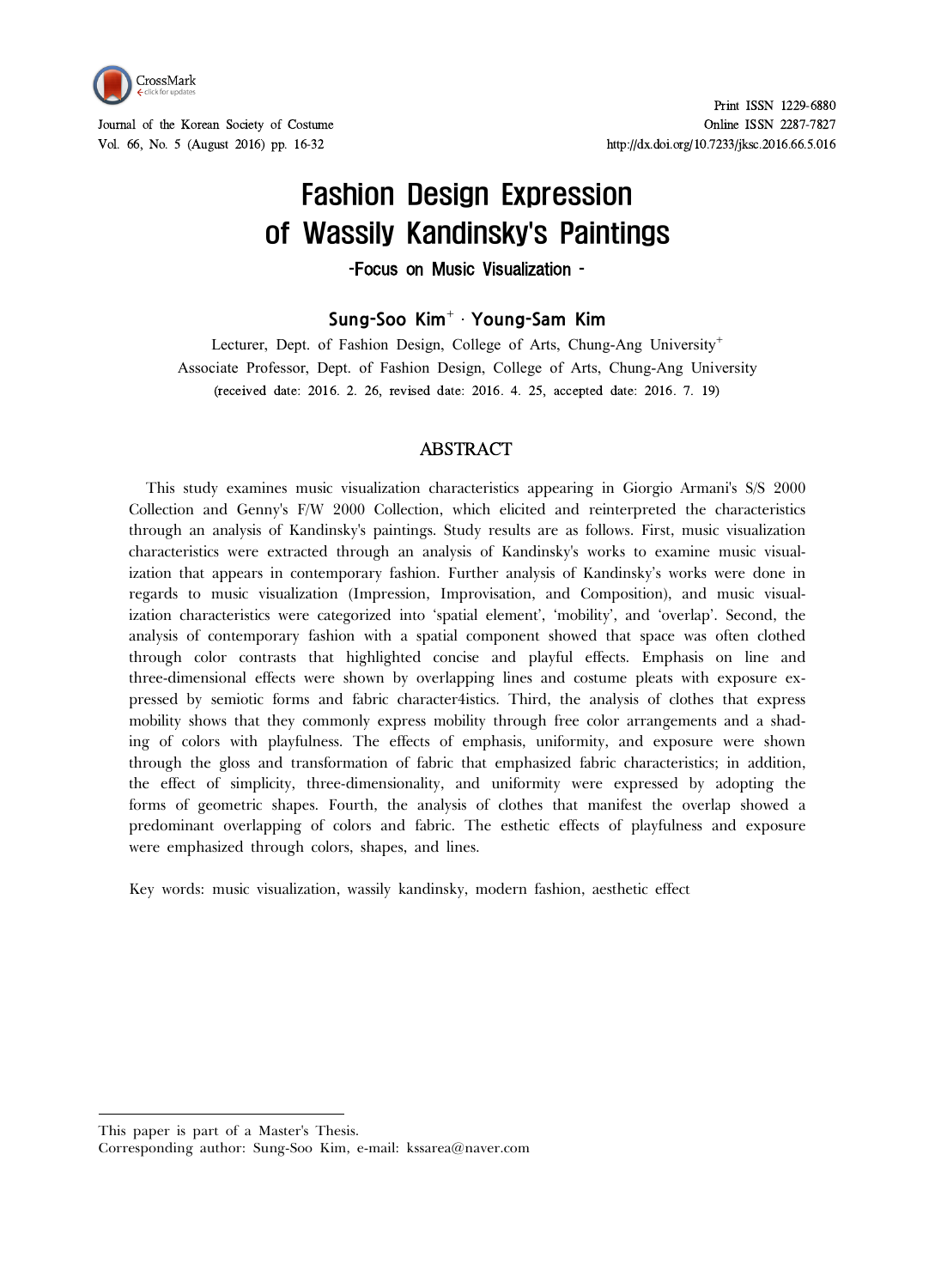# Ⅰ. Introduction

The value of the fashion and clothing industry in the  $21<sup>st</sup>$  century is winning cultural and artistic recognition in addition to a primary function to satisfy human needs. Clothing was first categorized as a tactile product that protects the body from nature; subsequently, a visual function was reinforced to show a symbolic identification of social status. Clothing continues to distinguish social class and express individuality.

The  $21^{st}$  century fashion industry is not restricted to the clothing industry and has an established value as a culture and art industry. The fashion industry needs an additional role that is emotionally satisfying with synesthetic phenomena as it grows into a sensible industry that stimulates innate human emotions found in the culture and art industry.

This study has significance in examining methods that satisfy the feelings of mass appeal through the study of music visualization characteristics manifested in fashion design. Studies on synesthetic phenomena in fashion design deal with music visualization that are a visual stimulation phenomena of fashion designs that suggest the auditory stimulation of music. Jung(2002) and Lee(2008) previously analyzed musical characteristics of a music genre and developed a costume design based on images projected in music. Nam(2005) applied visualized music images to costume designs that centered on music rhythms; in addition, Kim(2012) analyzed each popular music genre and their potential application to textile pattern development. The preceding studies analyzed music visualization characteristics to extract various images, sort various images, and apply various images to costume design. Lee(2003) stated that music is auditory art that can be sensed as color and form through synaesthesia. Applying music images by synesthesia represents an approach to human sensibility because a costume conveys the human body image and meaning through shape and color.

Previous studies have applied music visualization to costume design. However, there is a need to design image objectivity to produce clothes that can conceptualize music visualization. This study analyzes contemporary fashion design based on music visualization characteristics manifested through works by Wassily Kandinsky who was one of the representative painters of the 19th and 20th century abstract art.

Approaching music visualization through Kandinsky's paintings and philosophy increases the objectivity of this study. This study provides basic data to apply music visualization to fashion design. First, it examines the definition and concept of music visualization through previous studies and literature. Second, it analyzes music visualization characteristics manifested in Kandinsky's paintings and theories based on a theoretical examination of the definition and concept of music visualization. Third, it analyzes music visualization characteristics manifested in selected contemporary fashion designers' works that utilized Kandinsky's paintings. This study chose the following subjects to establish a fashion design direction through music visualization. First, it analyzed music visualization characteristics that center on Kandinsky's paintings to understand the potential to combine music visualization with fashion design. Second, it analyzed design techniques that express music visualization and music visualization characteristics in the designs and fashion designers' works that utilized themes from Kandinsky's paintings.

This study selected contemporary fashion that utilized music visualization found in Kandinsky's paintings. Research was limited to the collections of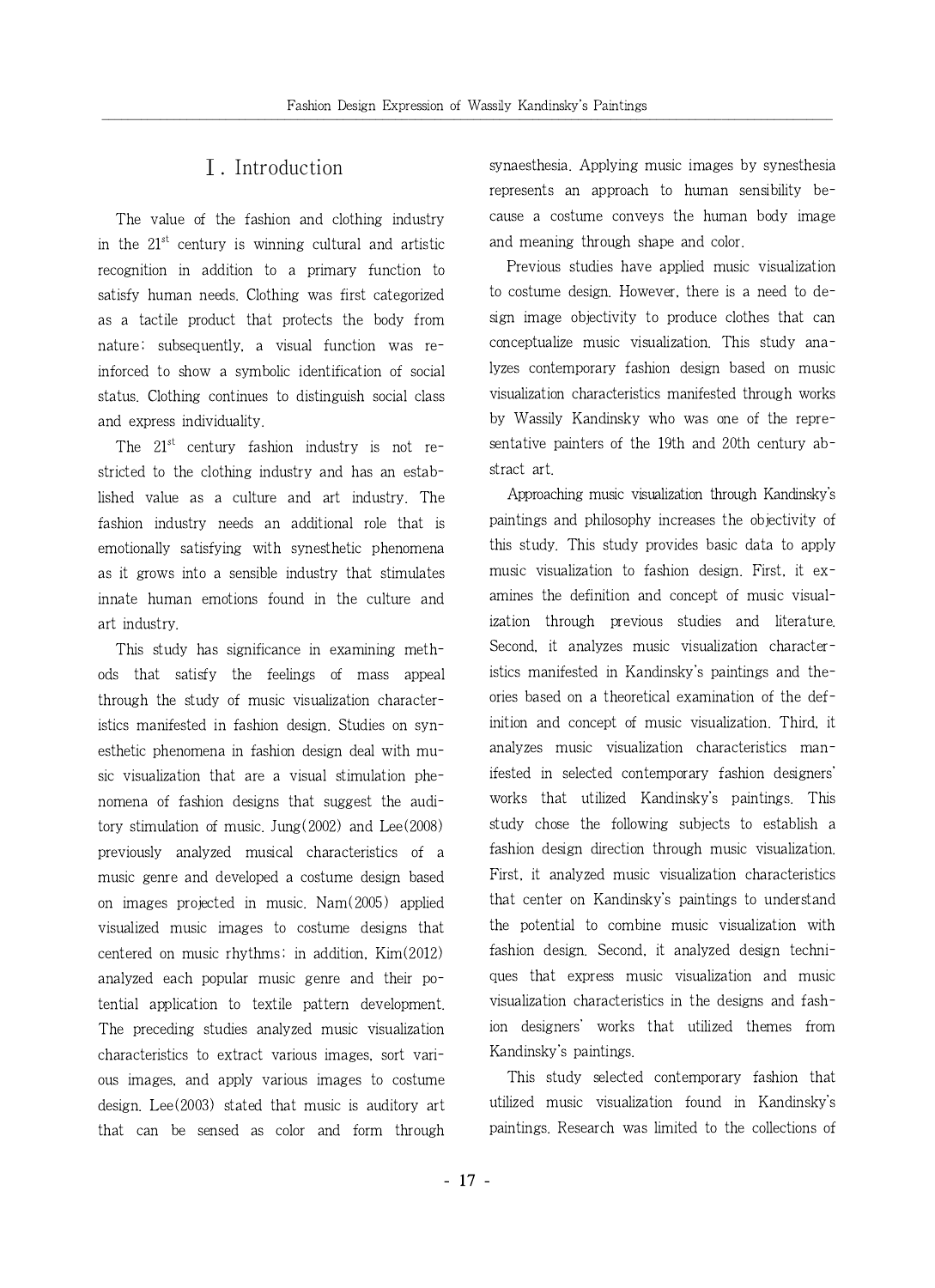fashion designers who utilized ideas from Kandinsky's paintings to secure a correlation between study subjects when analyzing music visualization characteristics in fashion. An objective segmentation examined only collections influenced by the elements of Kandinsky's works that have been reviewed by overseas fashion magazine editors. We selected collections from overseas fashion magazine editors inspired by Kandinsky's works for an objective study subject selection. Research included Giorgio Armani's Spring Ready-to-Wear Collection of 2000, that America's Style editor Armand Limnander argued were inspired by the lines and colors of Kandinsky to suggest a beacon for the new millennium and the feminine silhouette. Also included were Genny's Fall Ready-to-Wear Collection of 2000 as inspired by the works of Kandinsky with exploding purple, light and thin green, orange, magenta, and peach.

This study intends to establish a perception of music visualization based on theoretical music visualization concepts. We investigated music visualization characteristics promoted by Kandinsky and studied cases of contemporary fashion design that utilized Kandinsky's paintings. We conducted theoretical and empirical studies for an analysis that categorized music visualization manifest in contemporary fashion design and based on Kandinsky's theories. The theoretical studies examined previous studies that combined music visualization with costumes and philosophy that focused on Kandinsky's theories. The literature study used domestic and foreign texts, essays, and academic journals. The empirical studies used various domestic publications, foreign fashion magazines and internet websites to examine visual data from clothes that showed the influence of Kandinsky's paintings.

# Ⅱ. Background of Study

### 1. Study on music visualization

Auditory and visual senses are innate human senses. Auditory senses (when listening to music) and visual senses (when recognizing color) are linked to characteristics based on human senses. The simultaneous color association when listening to music occurs despite individual differences and forms certain rules. Color association through listening to music can be interpreted as an auditory image stimulus that can be expressed as a visual image(Kim, S, S. 2013).

Synesthesia 'sees' music and 'listens to' color with the potential to integrate music and art through conceptualizing 'music color' and 'music visualizing' (Lim, 2000). Unlike common language, color can represent abstract messages, meanings and symbols dependent on the cultural environment of people who receive the message. This communication is enabled through innate human sensitivities that understand the synesthetic expressionism of color and common language characteristics that transmit the same message of sound, taste, shape, scent, and touch(Kim, 2012).

Some scholars have clearly identified color to music. Steven Halpern used scientific methods such as frequency to match the 7 rainbow colors with 7 major and minor keys (Do Re Mi Fa So La Ti) through a correlation of music tone and color tone (Walker, 1996). Morton Walker summarized the correlation of Halpern and named it the "Sound of Color." In the  $17<sup>th</sup>$  century, Newton matched rainbow colors with the heptatonic scale to show that sound corresponded to colors in the same manner (Cho, 2005).

Scholars who relate color to sound indicate significant differences between colors paired with sounds;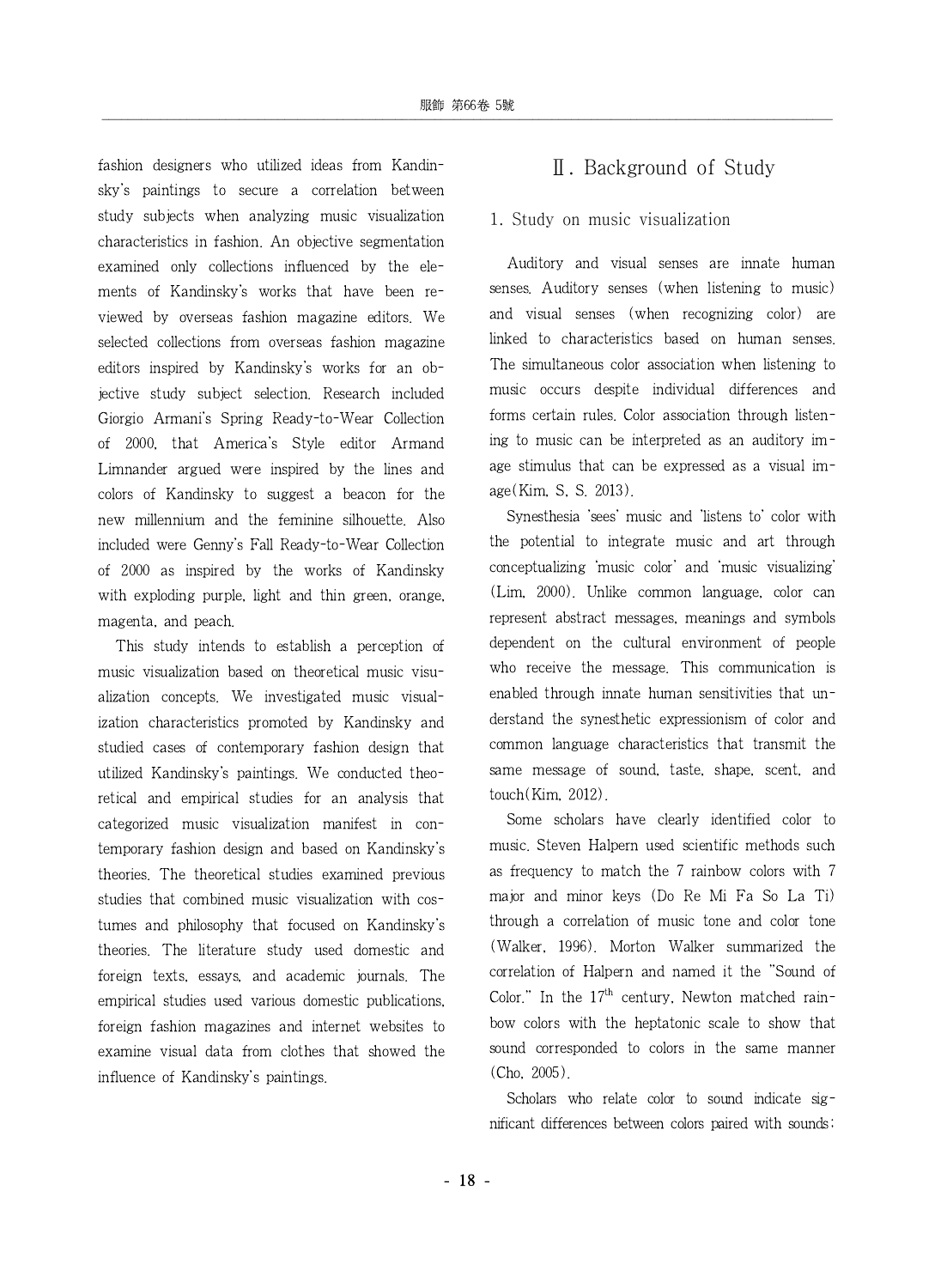however, it is possible to deduce that music visualization can be realized by colors and tests conducted by a variety of scholars show a correlation of color and sound.

Visual images are realized into forms; consequently, 'form' is an important component that visually conveys the original meaning of an object. Artists emphasize form in the visual aspect of paintings to convey meaning by satisfying formative aspects such as point, line, and surface. Visual expressionisms of music using color and form have been attempted in various cultural and artistic fields. A typical expressive trend is an inspiration from a direct musical experience expressed in the work of an artist. However, some artists study other fields that manifest music visualization in order to elicit expressive techniques to works in different fields.

This study examined works that appear in previous studies related to paintings that express music visualization. Numerous paintings have manifested the trends of  $20<sup>th</sup>$  century music into new cultural and artistic fields that express the concept of music visualization. Wassily Kandinsky was a central figure (along with František Kupka, Paul Klee, and Robert Delaunay) in Abstract Art theories that expressed  $20<sup>th</sup>$  century musical inclinations.

Kupka used painting techniques that fully conveyed a feeling of music to viewers by expressing a sense of sound and rhythm using straight lines, curves and colors to express music in paintings. Typical works of Kupka are 'Vertical and Diagonal Panes'  $\langle$ Fig. 1 $\rangle$  and 'Fugue in Two Colors'  $\langle$ Fig. 2>. 'Vertical and Diagonal Panes' expressed a romantic communion of sound and color that used ideal colors produced from pure motion and a sense of vibration to express the sense of color on a piano scale(Yoon, 1994). 'Fugue in Two Colors' presented a dynamic composition by placing blue and red shapes that moved around and intersected on a screen influenced by a Baroque music Fugue(Jung, 2002).

The German painter Klee composed paintings with a planar structure and expressed music through delicate changes of color. He studied and applied musical principles (such as counterpoint, harmonics or the structural phenomena of music) to express the abstract formation process of music in painting. In 'Polyphony'  $\langle$ Fig. 3 $\rangle$ , Klee placed rectangular color backgrounds with overlaid color dots that harmonized two themes and presented them as screens. The 'Polyphony' alludes to the use of colors to express individual melodies harmonized to constitute music. It used points, lines, planes, and colors that Klee indicated as essential elements for a complete work(Kim, H, S. 2007). 'Rhythmical, more Rigorous and Freer'  $\langle$ Fig. 4 $\rangle$  incorporated squares and rectangles in compositions to indicate a balance and harmony of colors instilled in students of Bauhaus. The checkerboard with a repetition of planes does not create rhythm; conversely, harmony and balance between black, reddish brown, blue, and gray on top of a pink background and the irregular arrangement of rectangles does create rhythm(Kim, H. S. 2007).

Delaunay expressed a musical world in abstract art by establishing formative elements from impressionists who composed colors from a complementary color theory to show various symbolic colors. 'Rhythm'  $\langle$ Fig. 5 $\rangle$  expressed a musical rhythm with linguistic colors akin to a musician and instrument. This also constitutively expressed harmony with the entire screen and a visual form of rhythm. The feeling of sound is conveyed through a sense of rhythm with brilliant colors through rhythmical curves and straight lines (Kim, 2012). Another work, 'Window',  $\langle$ Fig. 6 $\rangle$ , retains visual forms, but still displays a crystalline struc-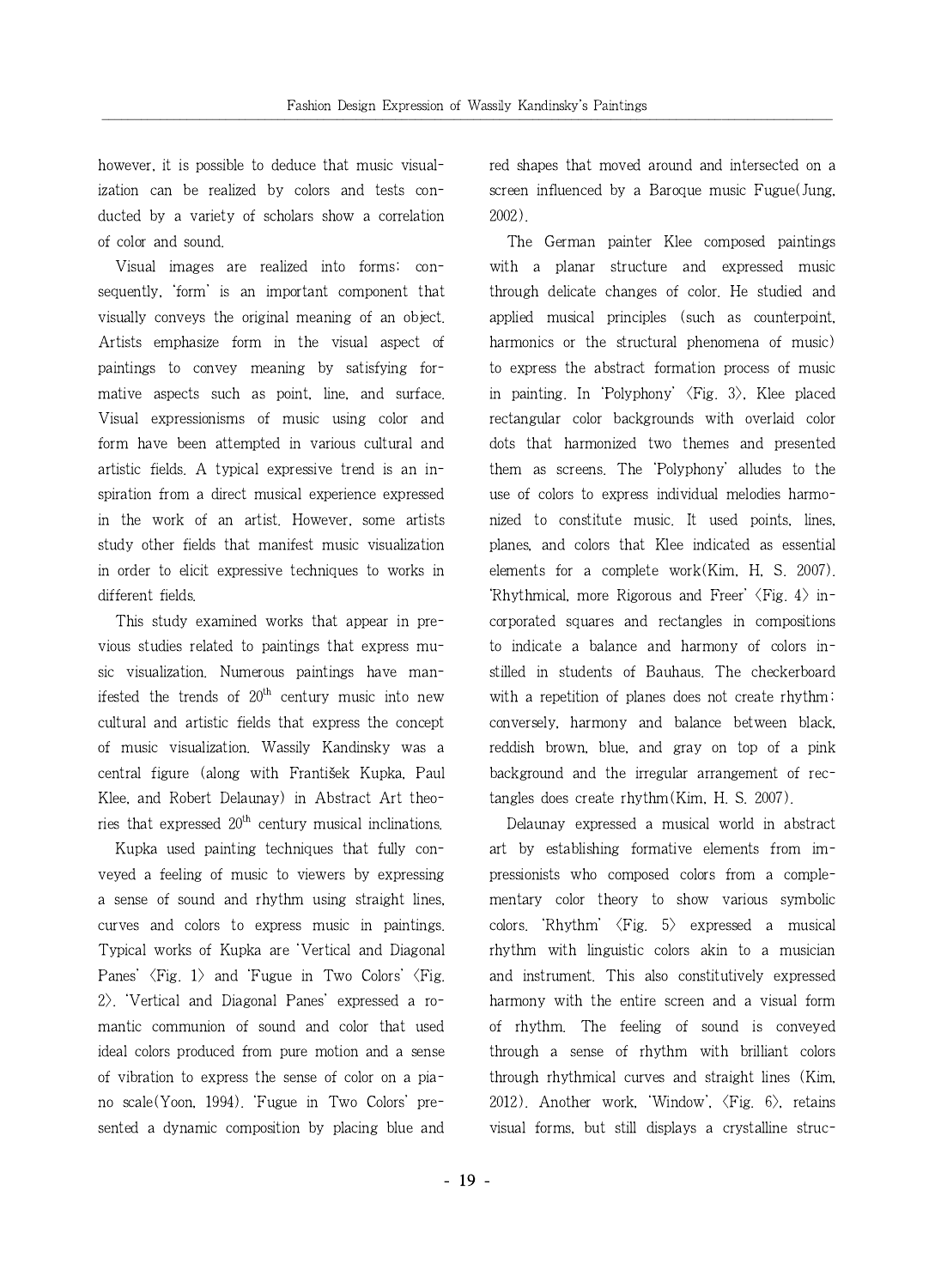

<Fig. 1> Vertical and Diagonal Panes, 1913 (Art Experts, n.d.)



<Fig. 2> Fugue in Two Colors, 1912

(Wikiart, n.d.)



<Fig. 3> Polyphony, 1932

(Teatroecritica, n.d.)



<Fig. 4> Rhythmical, more Rigorous and Freer, 1930 (Wahooart, n.d.)



<Fig. 5> Rhythm, 1912 (Wikiart, n.d.)



<Fig. 6> Window, 1912 (Wikiart, n.d.)

ture constituted with transparent planes of prismatic colors and abstract expressionism of light. This utilized the 7 colors of the visible spectrum with a color contrast that created strong dynamism and mood swings. Semi-transparent color surfaces limited depth while transparent color surfaces provided unlimited depth to stimulate a sense of rhythm and further mobility(Jung, 2002).

Numerous studies have examined music visualization as expressed though color and form; however, studies that focused on painting have shown superior results.

### 2. Music visualization in Kandinsky's paintings

Kandinsky conveyed human emotion through visual art (paintings) and auditory art (music) with revolutionary creations of pure musical language that could develop into visual stimuli that depicted objects through color, line and surface. He expressed general inner feelings through the harmony and balance of color and line in paintings expressed through musical harmony in music. Forms were freely and meaningfully expressed through mobility, balance, contrast, and harmony to instill unique meanings into paintings.

The achievement of music visualization among Kandinsky's works appear clearly in the Impression, Improvisation, and Composition series that expressed a rhythmical sense of music and art.

Kandinsky argued that direct impressions are of an 'external' nature that appear in a delineative or selected form defined as "Impression"  $\langle Fig. 7 \rangle$ . "Improvisation"  $\langle$ Fig. 8 $\rangle$  is the expressionism of a mental process that has an unconscious and mostly internal character formed suddenly in the impression of internal nature. "Composition"  $\langle$ Fig. 9 $\rangle$ is a painting realized in an expressionism internally formed and is similar to improvisation but more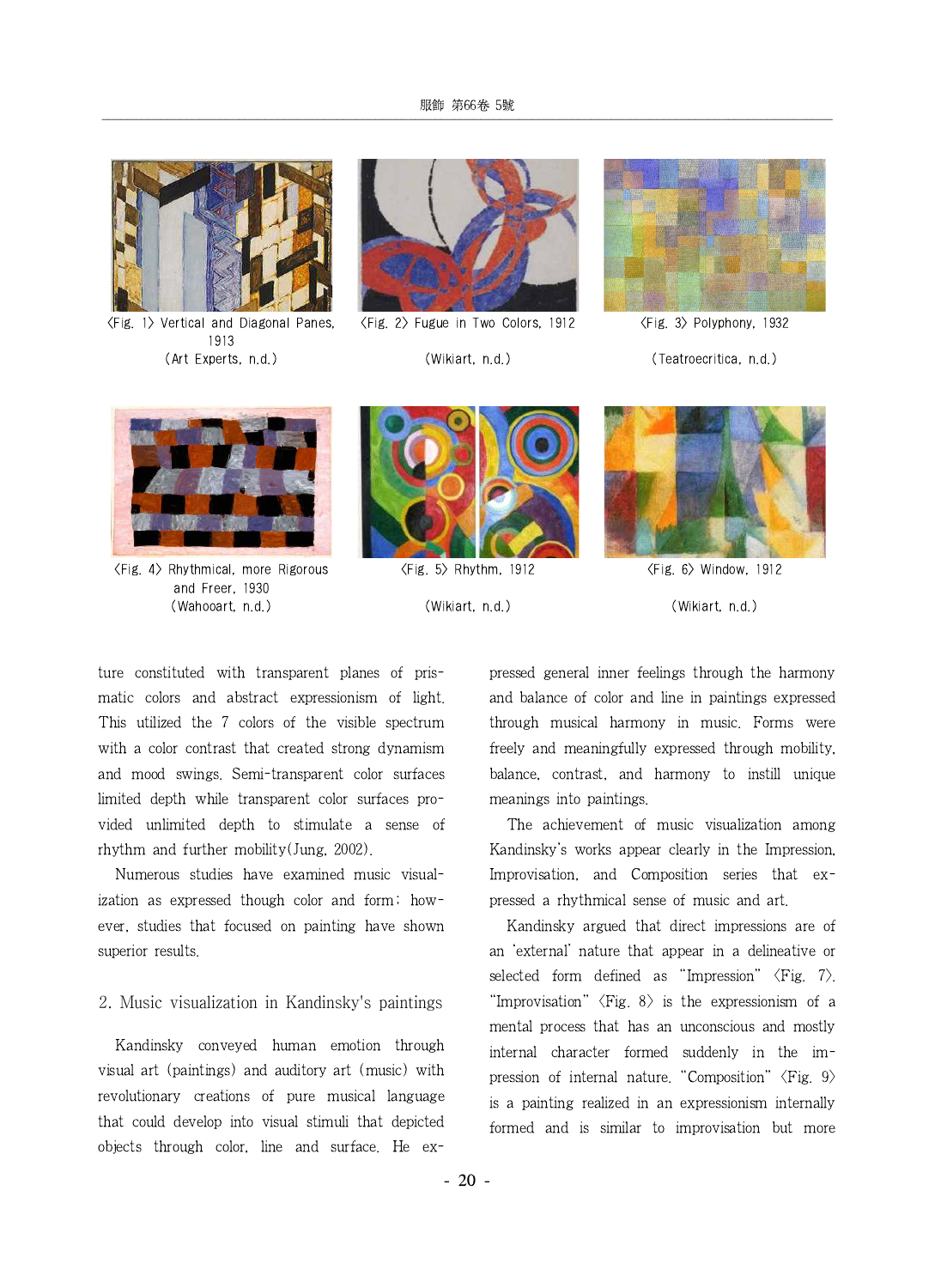

<Fig. 7> Impression 3, 1911 (Wikiart, n.d.)



<Fig. 8> Improvisation 19,1911 (Wikiart, n.d.)



<Fig. 9> Composition 9, 1936 (Wikiart, n.d.)

gradually formed through an expressionism based on an initial composition(Kandinsky, 2007).

The achievement of music visualization among Kandinsky's works appear clearly in the Impression, Improvisation, and Composition series that expressed a rhythmical sense of music and artistic counterparts.

Kandinsky's paintings secure the 'spatial element' by providing a 'spatial element' through line, color and the composition of form. They also have 'mobility' by giving a sense of free and organic motion. There is a representation of'overlap' in music visualization that maximizes abstractness through the overlap of line, color, and form. Kandinsky enables music visualization characteristics to be extracted into the 'spatial element', mobility, and overlap.

The spatial element is a typical characteristic of Kandinsky's paintings that visualize music through a 'spatial element' expressed through line, color and form. Previous studies(Baek, 2011; Cho, 2012; Kim, M, J. 2013) argued that Kandinsky's paintings express feelings obtained from notable musicians such as Schoenberg(Arnold Schoenberg,  $1874 \sim 1951$ ) and Wagner(Wilhelm Richard Wagner, 1813~1883). Kandinsky's paintings used contrasts of colors, spots, symbols, and abstract lines to express musical elements (such as dissonance) with a 'spatial element' filled by a dynamic and emotional sense.

Mobility is a typical characteristic of abstract art that incorporates line, color and form. Kandinsky gave musical feelings to paintings through the use of thick color lines, a rough touch of colors, wriggling curves, obliquely split colors, and geometric shapes that resemble animal forms(Cho, 2012; Kim, H, S. 2007). Instruments, keys, and rhythms were projected on paintings to communicate with the public through musical sensitivities. Kandinsky's paintings subsequently achieved three-dimensional and playful effects that depicted musical melodies and rhythms.

Overlap is a painting technique that produces an effect through overlapping elements. Kandinsky visualized music through an intentionally overlapped composition. Kandinsky's 'Composition' series are representative art works that used overlap to express mobility and the 'spatial element'. Kandinsky's paintings use the overlap of line, color, and form to give a sense of musical harmony.

Kandinsky expressed mobility and the 'spatial element' by developing composition intentionally with overlapped and changed composition elements. Each painting stimulates an auditory sense in viewers and reminds them of music. Table 1 summarizes music visualization characteristics manifested in Kandinsky's paintings.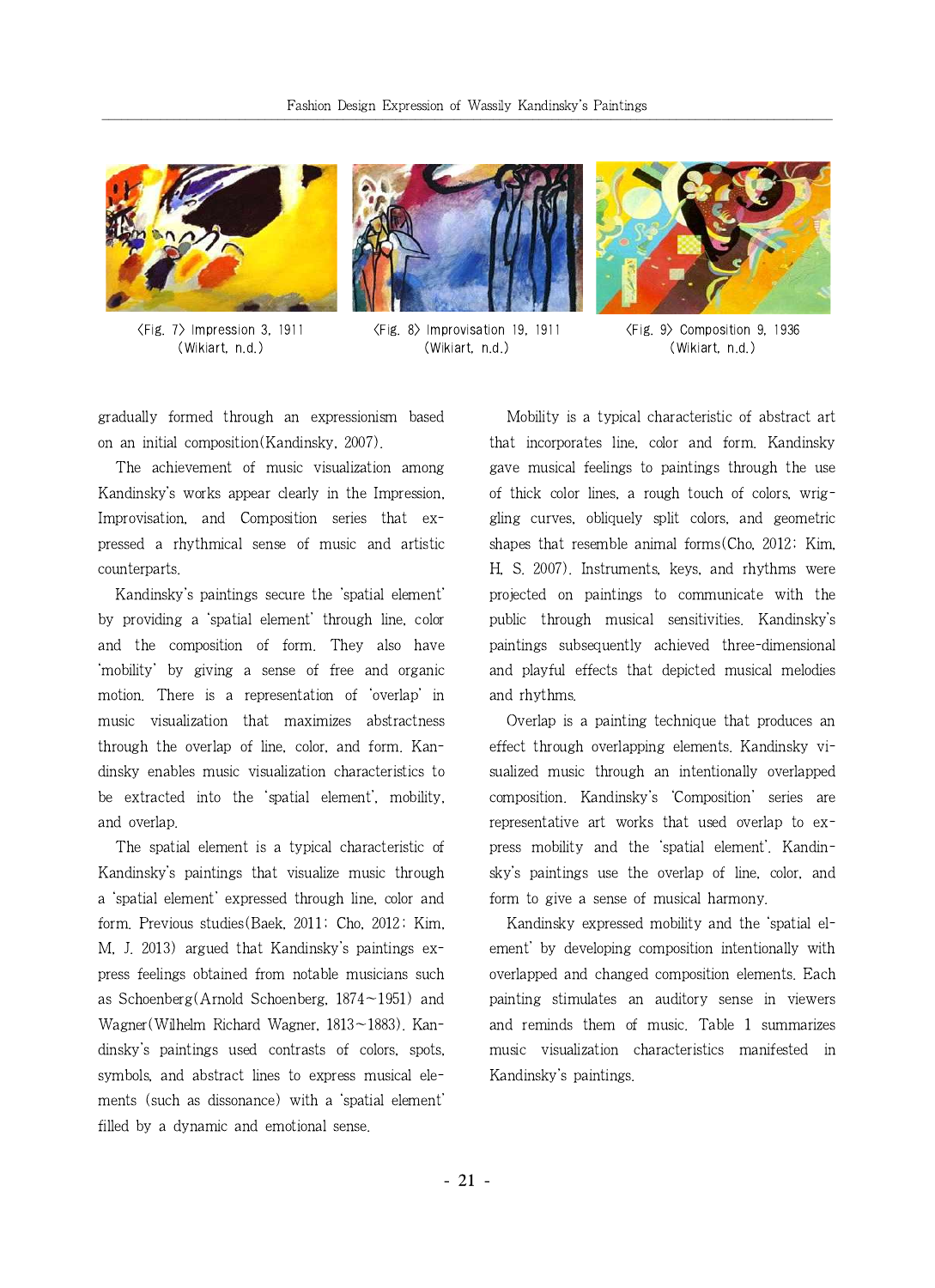| Characteristics    | Expressionisms in Paintings                                                                                                                                                                                                                  | Paintings |
|--------------------|----------------------------------------------------------------------------------------------------------------------------------------------------------------------------------------------------------------------------------------------|-----------|
| Spatial<br>element | The 'spatial element' using collision through color contrast<br>Associations with music through color contrast and<br>expression of characters in music concerts<br>Expression of various musical moods and sensitivities<br>through symbols |           |
| Mobility           | Irregularity of color surface to contrast raw colors and<br>sense of speed<br>- Emphasized mobility through the penetration of line and<br>expression of a floating image that uses organic forms<br>and geometric shapes                    |           |
| Overlap            | Stimulated sensitivity by overlapped colors upon colors<br>and lines upon lines<br>- Forming the image of life using overlapped colors and<br>lines                                                                                          |           |

<Table 1> Music visualization characteristics in Kandinsky's Paintings

# Ⅲ. Music visualization expressed in contemporary fashion

Fashion designers at the dawn of the 21st century followed the 20th century accomplishments of Kandinsky who emphasized experience in art through various forms of design inspiration. The same experience in visual arts (such as painting, handcrafts, and sculpture) became the sole motive to obtain the inspiration of designers.

The inspiration from various fields of art developed into fashion design. This study limited the scope of fashion to the year of 2000 in order to understand how the visualizing expressions of music in Kandinsky's works were re-created into a different design field at the beginning of the 21st century. The scope of this study is limited to the collections of two designers (Giorgio Armani and Genny) that applied concepts from Kandinsky's paintings. These two collections could relevantly and objectively select study subjects to analyze music visualization characteristics manifested in Kandinsky's paintings. We selected collections from overseas fashion magazine editors who were inspired by Kandinsky's' works.

We analyzed 158 works (113 works of Giorgio Armani and 45 works of Genny). The criteria for analysis are categorized as the spatial element, mobility, and expressing overlap, based on the theory of Kandinsky which is explained in the theoretical background. For each categorized fashion design, a study is carried out on which fashion design element(expression method) was utilized for the visualization of music. Through this, an attempt is made to examine the aesthetic effects created through the expression methods.

Line, form, color, and fabric expressed the 'spatial element', mobility and overlap of music visualization characteristics in clothes manifested through Kandinsky's paintings, and aesthetic influences were found in emphasis, uniformity, three-dimensionality, exaggeration, playfulness, and exposure, and simplicity.

The examination of aesthetic effect concepts manifested in clothes through music visualization characteristics indicates an emphasis on a visual concentration of specific changes or maximization of the method of expressionism(Kim, S, K. 2007).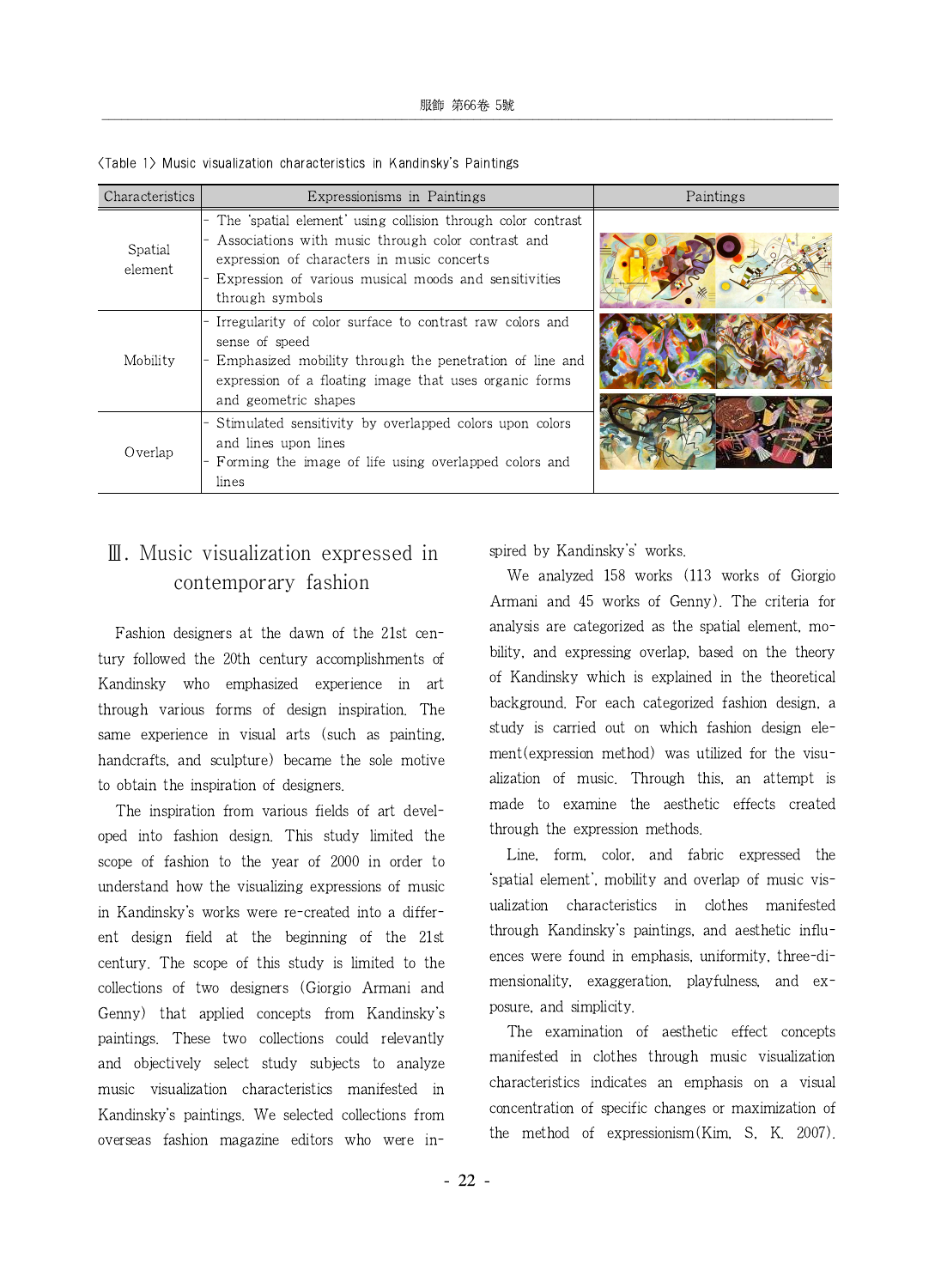This emphasis provides a positive effect on clothes when provided with a unified form; however, if too overt, it can overshadow other elements and effects. The typical expressive means for clothes is to emphasize overlapping lines and colors (or differentiating fabric). Uniformity in clothes is various components subject to general systematic rules for an internal relationship and whole design(Kim, S, S. 2013). Fabric (or lines) are repeated for uniformity and a sense of motion in clothes through superficial characteristics.

A solid body, as the concept of three-dimensionality (an expanded depth added into a two-dimensional plane) visually forms a fixed space on the surface of clothes to show structural and ornamental effects(Kim & Cho, 2005). It is possible to provide expansion and activeness to clothes through three-dimensional effects found in clothes that express mobility.

The effect of playfulness in clothes is expressed through a creative and innovative design with a playful and interesting form, repetitive and abstract patterns, and the use of abundant color(Jung, 2010). The effect of playfulness in clothes reflect various emotions as well as invites sensitivity.

Clothes express a basic human desire through the effect of exposure (Kim, M, J. 2013). This satisfies a sexual desire that wishes to develop into and manifest an eroticism that achieves a differentiation and desomatization of taste through the exposure of the body. Various methods (such as tight-fitting and body highlighting) through fabric and form express the effect of exposure.

The simplicity of clothes is the pursuit of the object's essence through simple and moderated ideas using minimum formative means and minimum production process(Lee, 2001). The simplicity of clothes used in this study mostly appear through the unification of colors and simpleness of silhouette. Fashion designers implement various methods of expressionism to use music visualization in costumes for aesthetic effects that appear in various ways.

# 1. Contemporary fashion expressing 'spatial element'

The 'spatial element' shown in fashion is expressed in various ways and leads to aesthetic effects. There are various forms of space in modern fashion that enables highlighting part of the body. This function is standard but is now more vividly and naturally expressed through modern fashion.

Clothes that use lines to express the 'spatial element', such as Armani's work  $\langle$ Fig. 10 $\rangle$ , used the solemn form of a thick black line for the top to draw the eyes to the color of the clothes while the bottom placed thick lines in various colors on top of the black background for emphasis. Another work of Armani  $\langle$ Fig. 11 $\rangle$ , overlapped black lines directly on top to provide more definition to color differences and the effect of expansion. A three-dimensional sense and animate feelings were given by pleated lines and colors spread on the skirt to emphasize the 'spatial element'. Another work of Armani  $\langle$ Fig. 12 $\rangle$  provided three-dimensionality and simplicity through the division and rearrangement of space using pleated skirt lines and see-through fabric that produced an erotic mood through exposure.

Armani's works focused on a printed  $\langle$ Fig. 13 $\rangle$ design form associated with Kandinsky's paintings. 'Composition' series also has biological and formative patterns of symbols expressed on clothes to provide a dynamic 'spatial element' that create three-dimensional and playful expressions of aesthetic effects. Design was based on a tight-fit onepiece dress that exposed the female body in a simple and erotic manner. Genny's work  $\langle$ Fig. 14 $\rangle$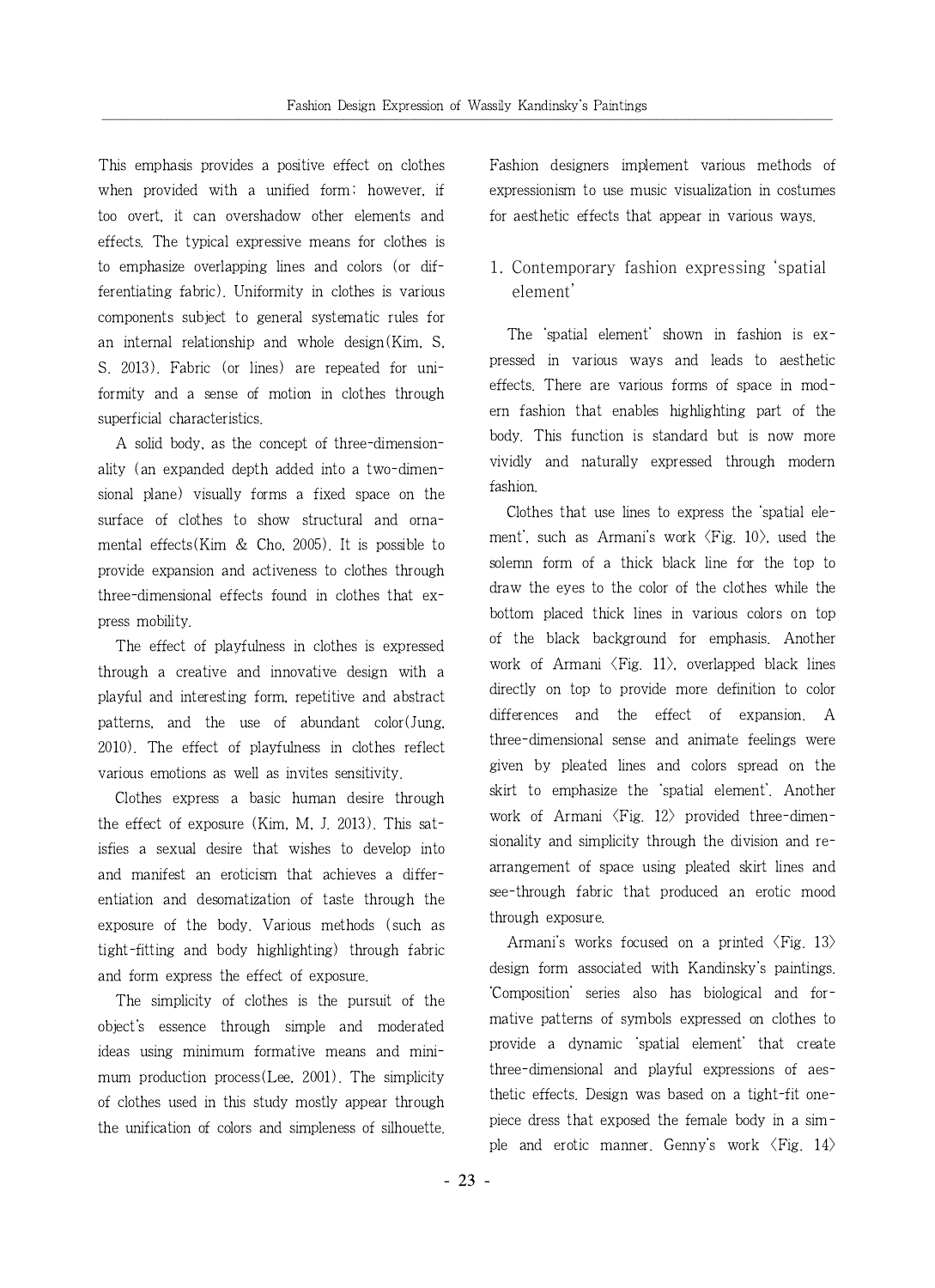#### 服飾 第66卷 5號

<u> Andreas Andreas Andreas Andreas Andreas Andreas Andreas Andreas Andreas Andreas Andreas Andreas Andreas Andr</u>



 $\langle$ Fig. 10 $\rangle$ Giorgio Armani 2000 Spring Ready-to-Wear (Vogue, n.d.-a)



 $\langle$ Fig. 11 $\rangle$ Giorgio Armani 2000 Spring Ready-to-Wear (Vogue, n.d.-b)



 $\langle$ Fig. 12 $\rangle$ Giorgio Armani 2000 Spring Ready-to-Wear (Vogue, n.d.-c)



Giorgio Armani 2000 Spring Ready-to-Wear (Vogue, n.d.-d)



 $\langle$ Fig. 14 $\rangle$ Genny 2000 Fall Ready-to-Wear (Vogue, n.d.-e)



 $\langle$ Fig. 15 $\rangle$ Genny 2000 Fall Ready-to-Wear (Vogue, n.d.-f)



 $\langle$ Fig. 16 $\rangle$ Genny 2000 Fall Ready-to-Wear (Vogue, n.d.-g)



 $\langle$ Fig. 17 $\rangle$ Giorgio Armani 2000 Spring Ready-to-Wear (Vogue, n.d.-h)



 $\langle$ Fig. 18 $\rangle$ Giorgio Armani 2000 Spring Ready-to-Wear (Vogue, n.d.-i)



 $\langle$ Fig. 19 $\rangle$ Giorgio Armani 2000 Spring Ready-to-Wear (Vogue, n.d.-j)



<Fig. 20> Giorgio Armani 2000 Spring Ready-to-Wear (Vogue, n.d.-k)



 $\langle$ Fig. 21 $\rangle$ Giorgio Armani 2000 Spring Ready-to-Wear (Vogue, n.d.-l)

categorized the form of the top and filled them with 3 colors to achieve a three-dimensional and simple effect. The effect of exposure was also provided through fabric. Another work by Genny  $\langle$ Fig. 15 $\rangle$  added frill to the shirt with a difference in shading to each color that provided a three-dimensional and uniform effect.

An analysis of clothes using colors shows arranged colors within a formative structure to provide a playful effect (or stress a color contrast) for an emphasis like Genny's work <Fig. 16>. Armani's work  $\langle$ Fig. 17 $\rangle$  placed spots that partially appear from the spread of paint and bleached white inside black clothes to provide a three-dimensional and playful effect.  $\langle$ Fig. 18 $\rangle$  shows straps crossed around the neckline to add simplicity and ornamental properties. The overall color and form of the top show the formative characteristics of Kandinsky's paintings. Black figures and pastel colored symbols are varied to show a simple and playful effect expressed with a striped skirt in various contrasting colors.

Armani's work  $\langle$ Fig. 19 $\rangle$  used fabric that show the body in a "see-through look" that expresses symbols found in Kandinsky's paintings in the form of an embroidery that shows simplicity and exposure solely dependent on the fabric without accessories.  $\langle$ Fig. 20 $\rangle$  and  $\langle$ Fig. 21 $\rangle$  also show the works of Armani that expose the inside fabric through cuts on the pants. The top utilized a strap-like fabric to provide a three-dimensional and playful effect. The fabric for the top produced an erotic effect while revealing a body shape that reveals female sexual charms. Table 2 summarizes formative characteristics manifested in the clothes through each method of expressionism and aes-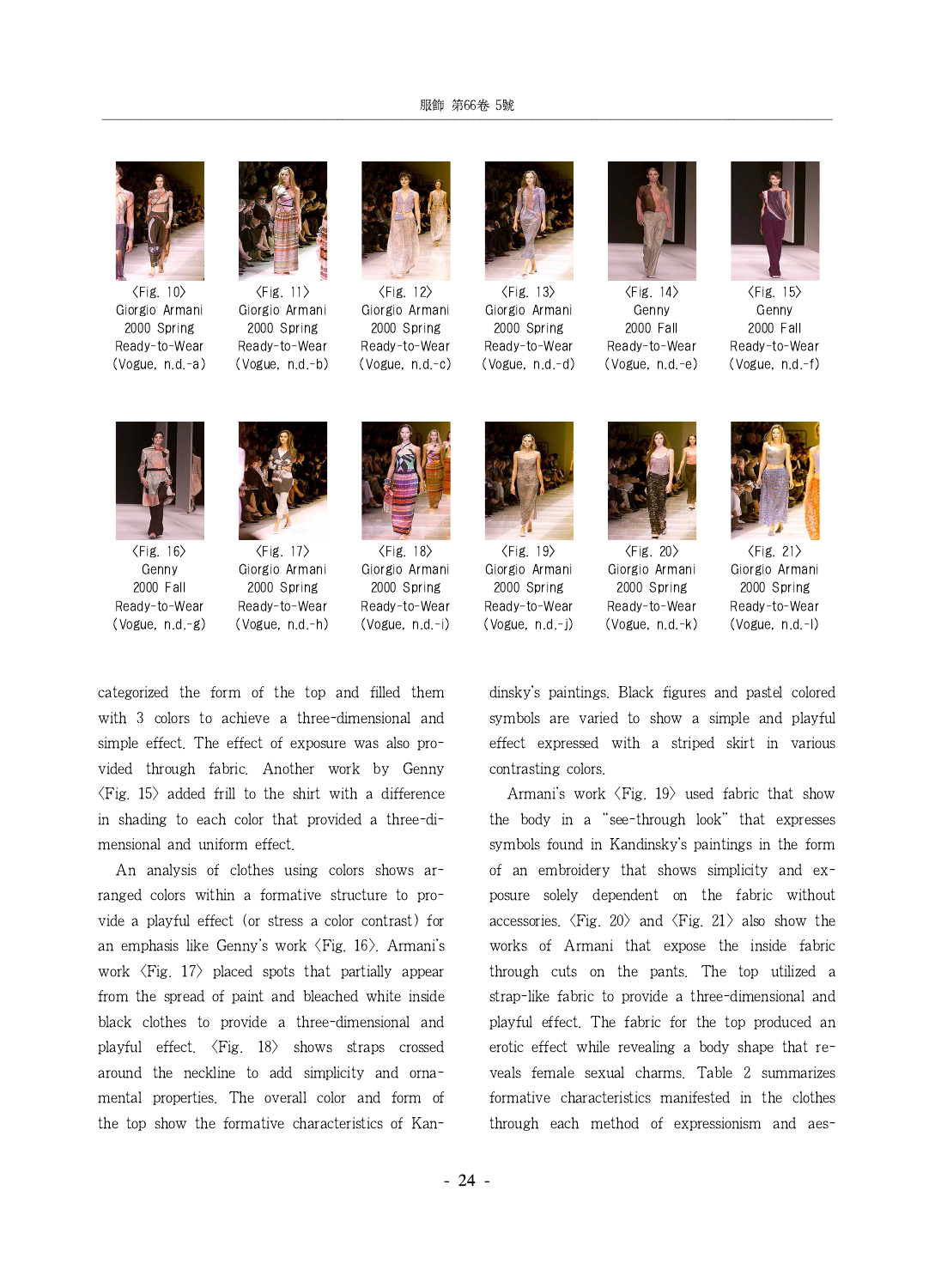| Method of<br>Expressionism | Formative Characteristics                                                                                                                                                                                                                                                                                                                              | Aesthetic<br>Effect                                         |
|----------------------------|--------------------------------------------------------------------------------------------------------------------------------------------------------------------------------------------------------------------------------------------------------------------------------------------------------------------------------------------------------|-------------------------------------------------------------|
| Line                       | Used black diagonal lines and straight lines in clothes to distinguish color differences<br>- Expressed a three-dimensional effect through the pleated lines of clothes<br>Expressed the effect of emphasis by overlapping lines                                                                                                                       | Emphasis<br>Expansion<br>Playfulness<br>$3-D$<br>Simplicity |
| Form                       | Expressed the characteristics directly by printing elements of Kandinsky's<br>paintings on clothes<br>- Gave a dynamic spatial element from the shape of symbols<br>Expressed a spatial element by formatively dividing the entire shape and<br>placement of different colors<br>Expressed a three-dimensional and uniform effect using frill and ruff | $3-D$<br>Playfulness<br>Uniformity<br>Exposure              |
| Color                      | - Gave a 'spatial element' through a color arrangement<br>Expressed three-dimensional and playful effects using the spreading and<br>decolorizing effects of color<br>Expressed a 'spatial element' using striped pattern clothes with contrasting colors                                                                                              | $3-D$<br>Playfulness<br>Simplicity<br>Emphasis              |
| Fabric                     | Exposure using fabric to show the body<br>- Expressed symbols in the form of embroidery<br>- Gave a 'spatial element' through incision or use of thread-like fabric                                                                                                                                                                                    | $3-D$<br>Playfulness<br>Simplicity<br>Exposure              |

 $\langle$ Table 2 $\rangle$  Analysis of contemporary fashion manifesting the 'spatial element'

thetic effect.

#### 2. Contemporary fashion expressing mobility

Mobility in modern fashion impresses an active image rather than a still image. Mobility is composed of the effect of formative elements with additional effects through size, fabric, and the color of the forms.

We examined clothes that concentrated on lines to express mobility. Armani's work  $\langle$ Fig. 22 $\rangle$  express a pastel color design. The top was expressed through a single color that does not manifest particular characteristics. However, the wrap skirt showed active mobility from a dynamic derivative line image that appeared on a sandbank with raging waves similar to curves that appear in the 'Composition' series. Pink to purple colors gradation inside each arranged line achieve playfulness.

Genny's asymmetrical blouse  $\langle$ Fig. 23 $\rangle$  used thin

and delicate fabric overlapped in folding or torn down shapes. Three-dimensional and playful effects were achieved by mobility through pleats for an overlapping effect. The bottom rejected a standardized skirt silhouette and selected a dynamic silhouette. The skirt's hemline was non-stereotype and the black see-through look was achieved through a thin and see-through fabric that highlighted the movement of clothes in motion. A black fabric emphasized lines to achieve an exposure and playfulness effect.  $\langle$ Fig. 24 $\rangle$  indicates the top that used see-through and sparkling fabric. The bust lowered the neckline to adequately depict a female body with an erotic effect achieved through an exposure effect. For the wrap skirt, the linear and formative models in Kandinsky's paintings were printed on fabric to achieve an amusing and three-dimensional effect through straight lines and curves.

Genny's work  $\langle$ Fig. 25 $\rangle$  is a simple chiffon dress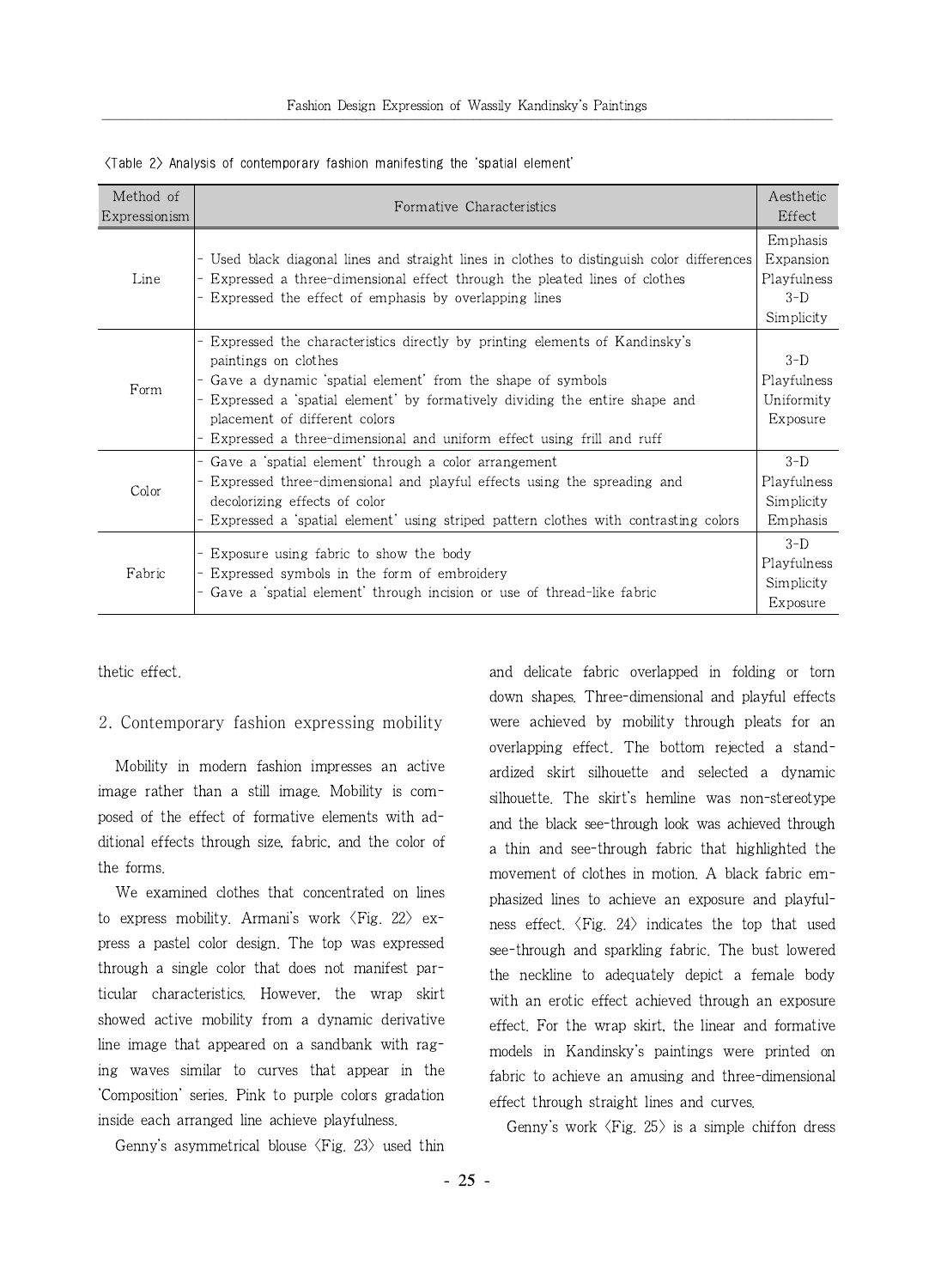in a whole composition of clothes that overlapped the form irregularly using the fabric characteristics. The rear side of the hemline hints at mobility expressed in the black lines and forms of Kandinsky's paintings. It also produced a dynamic, three-dimensional, and playful effect from swayed movement.

Armani's work <Fig. 26> expressed clothes by painting the body in a manner similar to placing musical notes on an empty manuscript that indicated music visualization characteristics manifested in Kandinsky's paintings. The top looked like a thick black line that minimized a black tank top and a wrap skirt that emphasized delicate color differences by varied color tone brightness with overlapping color. An emphasis effect established a mobility and playfulness effect.  $\langle$ Fig. 27 $\rangle$  shows printed lines and geometric models in Kandinsky's paintings for an overall design and ornamental feeling shown through each model floating. The lowcut neckline of the long dress and tight silhouette emphasize feminine beauty with toned down colors through the variation of brightness; however, it enhanced the overlapping effect of deep colors.

Armani's work focused on colors  $\langle$ Fig. 28 $\rangle$  to freely and organically arrange various colors for a simple, playful and three-dimensional feeling that provides a sense of mobility.  $\langle$ Fig. 29 $\rangle$  provides active and three-dimensional feelings through the use of fabric in addition to colors that elicit an active feeling. Threads of various colors were twisted and put together to establish a brilliant effect with varied colors according to the reception of light. Genny's work  $\langle$ Fig. 30 $\rangle$  used see-through chiffon fabric for blouses that provide a three-dimensional effect, while the bottom orchestrated a two-dimensional design. The contrast of light and shading were ex-



<Fig. 22> Giorgio Armani 2000 Spring Ready-to-Wear (Vogue, n.d.-m)



<Fig. 23> Genny 2000 Fall Ready-to-Wear (Vogue, n.d.-n)



<Fig. 24> Giorgio Armani 2000 Spring Ready-to-Wear (Vogue, n.d.-o)



<Fig. 25> Genny 2000 Fall Ready-to-Wear (Vogue, n.d.-p)



<Fig. 26> Giorgio Armani 2000 Spring Ready-to-Wear (Vogue, n.d.-q)



<Fig. 27> Giorgio Armani 2000 Spring Ready-to-Wear (Vogue, n.d.-r)



<Fig. 28> Giorgio Armani 2000 Spring Ready-to-Wear (Vogue, n.d.-s)



<Fig. 29> Giorgio Armani 2000 Spring Ready-to-Wear (Vogue, n.d.-t)



<Fig. 30> Genny 2000 Fall Ready-to-Wear (Vogue, n.d.-u)



 $\langle$ Fig. 31 $\rangle$ Giorgio Armani 2000 Spring Ready-to-Wear (Vogue, n.d.-v)



<Fig. 32> Genny 2000 Fall Ready-to-Wear (Vogue, n.d.-w)



<Fig. 33> Giorgio Armani 2000 Spring Ready-to-Wear (Vogue, n.d.-x)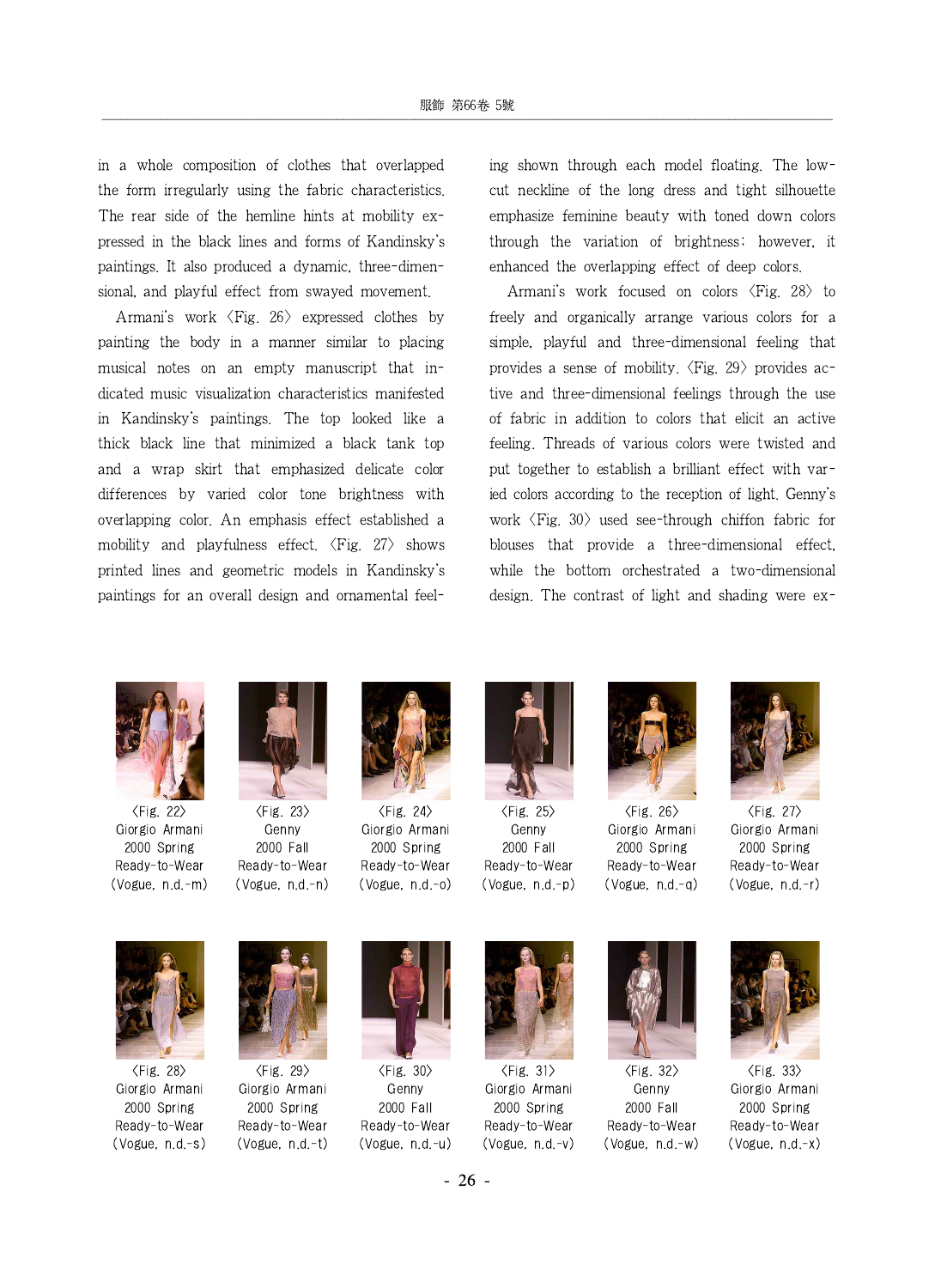pressed with fabric to give an advancing and retreating effect that changed a flat-like effect of a monotonous color into a three-dimensional one. Armani's work focused on fabric  $\langle Fig. 31 \rangle$ . The top applied glossy fabric to a simple design that further emphasized body curves to give a three-dimensional and playful effect. The bottom used geometric forms on fabric to provide a dynamic feeling rather than static one alongside a playful effect. Genny's work  $\langle$ Fig. 32 $\rangle$  took a simple structure to vary a position where a glossy surface reflected light according to direction to establish an ornamental and three-dimensional effect. A lighting effect was added to give a dynamic feeling.  $\langle$ Fig.  $33$  used a tight-fit fabric to expose line contours and express an erotic mood through indirect exposure. The bottom expressed continuous flowing lines through the transformation of fabric to give simplicity and uniformity alongside a dynamic effect.

Clothes that manifested mobility were summarized by methods of expressionism, formative characteristics, and aesthetic effect  $\langle \text{Table 3} \rangle$ .

### 3. Contemporary fashion expressing overlap

Armani's work <Fig. 34> shows overlap using lines. The top takes the form of an athletic shirt and the monotonous color of pink. The bottom overlapped the wrap skirt on top of the drapery skirt. The wrap skirt was made of thin fabric (such as silk) and overlapping lines were printed. The overlap was expressed repeatedly through composition and design to emphasize a three-dimensional effect of color in the overlapping area. Armani's work  $\langle$ Fig. 35 $\rangle$  shows a top that emphasized feminine beauty with shoulder and waist ex-

|  |  |  |  | (Table 3) Analysis of contemporary clothes expressing mobility |  |  |  |
|--|--|--|--|----------------------------------------------------------------|--|--|--|
|--|--|--|--|----------------------------------------------------------------|--|--|--|

| Method of<br>Expressionism | Formative Characteristics                                                                                                                                                                                                                                                                                                                                                                | Aesthetic<br>Effect                                          |
|----------------------------|------------------------------------------------------------------------------------------------------------------------------------------------------------------------------------------------------------------------------------------------------------------------------------------------------------------------------------------------------------------------------------------|--------------------------------------------------------------|
| Line                       | Gave mobility by diagonally arranging curves similar to those in Kandinsky's<br>paintings<br>Expressed the effect of line playfully using color gradation within the line<br>Expressed mobility through thick lines by superimposing a thick fabric onto a thin<br>fabric<br>The effect of straight and curved lines by directly adopting lines and models from<br>Kandinsky's paintings | Playfulness<br>$3-D$<br>Emphasis<br>Exposure                 |
| Form                       | Gave mobility using the fabric characteristics<br>Body and clothes acted as canvas and paint to reinterpret Kandinsky's paintings<br>and express music visualizations<br>Gave mobility to clothes by adopting the forms of geometric shapes of<br>Kandinsky's paintings                                                                                                                  | Simplicity<br>$3-D$<br>Playfulness<br>Uniformity<br>Exposure |
| Color                      | Gave mobility by freely and organically arranging various colors<br>Gave a sense of activeness by mixing color and fabric<br>Displayed a three-dimensional effect by giving a sense of moving forward and<br>backward through a contrast and shading of color                                                                                                                            | $3-D$<br>Playfulness<br>Simplicity<br>Uniformity             |
| Fabric                     | Gave mobility by emphasizing the body through the use of glossy fabric<br>Expressed dynamic feelings by using the geometric forms from Kandinsky's<br>paintings<br>Expressed mobility by displaying curves through changes in fabric                                                                                                                                                     | $3-D$<br>Playfulness<br>Simplicity<br>Uniformity<br>Exposure |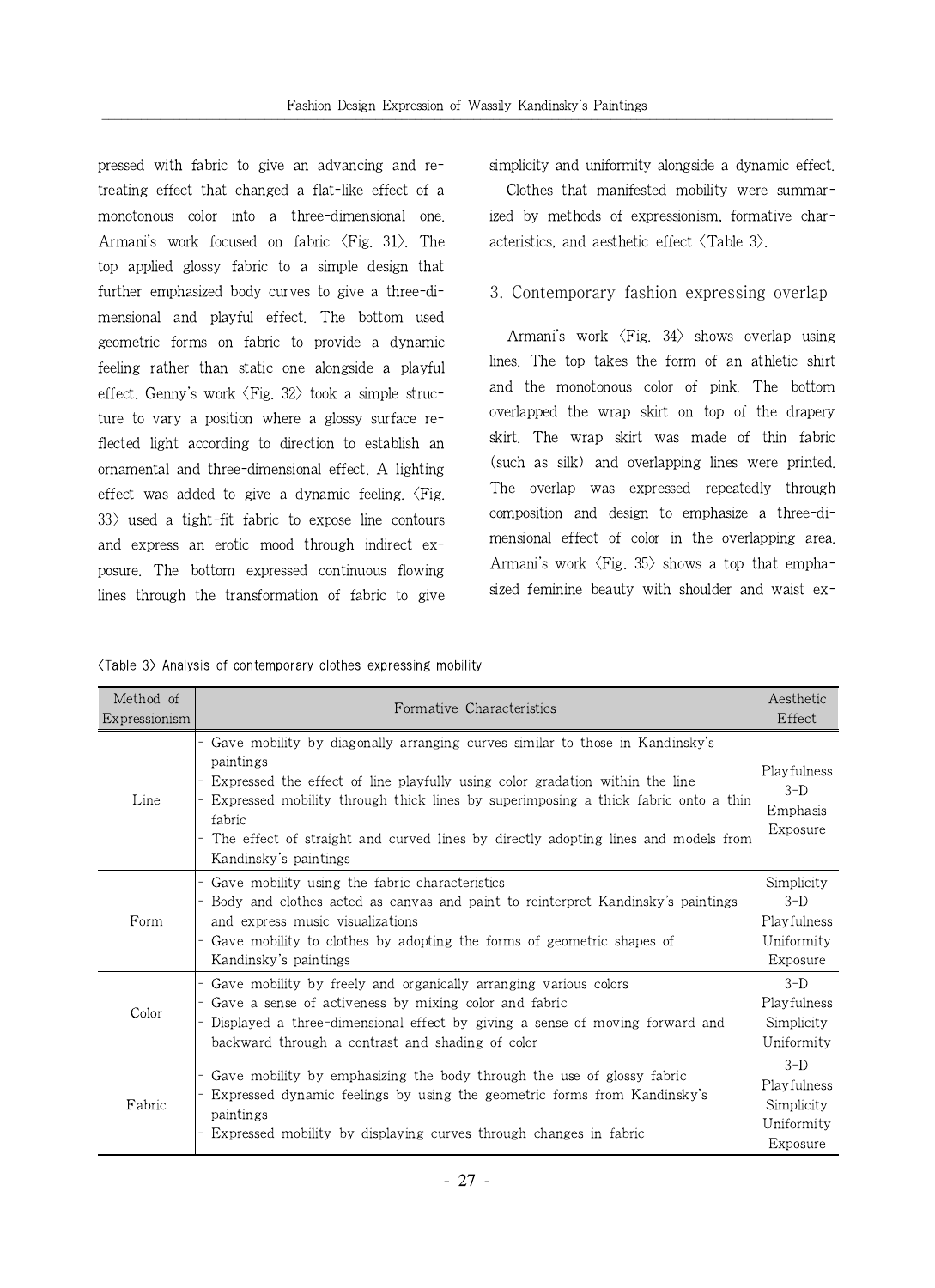posure through ribbons, butterfly shapes and a neckline cut low to the breast area. The bottom took the form of a harem skirt and used a white thin see-through fabric. Overlapped inside lines provided emphasis, three-dimensionality, and playfulness that broke from a monotonous feeling.  $\langle$ Fig.  $36$  is similar to  $\langle$ Fig. 34 $\rangle$  in terms of overall composition and expressive means; however, colors fade by overlapping the thin-fabric long skirt on the established overlapped skirt lines and colors. Dulling the colors emphasizes colors and lines in the overlapping area for an enhanced three-dimensional effect.

Clothes that focused on the form were also analyzed. Armani's work <Fig. 37> used glossy black fabric for a simple tank top shirt design that has a deeply cut neckline and shoulder straps to establish a playful and three-dimensional effect. The bottom expressed a three-dimensional effect or emphasized colors with the arrangement of different colored models in a wrap skirt shape. Genny's work  $\langle$ Fig. 38 $\rangle$  shows clothes with overlapped thin and see-through fabric that provide a sense of direction from left to right by placing darts for a playful effect similar to the trace of the waves along a sandbank. Brightness changed through overlapping that provided a three-dimensional effect and avoid a single color monotony. The skirt used a thick fabric to emphasize the overlapping effect

and exposure effect that appeared on the top. A one-piece dress  $\langle$ Fig. 39 $\rangle$  overlapped a thin blue fabric over black and white fabric in a formative model; subsequently, emphasis was given to the monotonous one-piece design. A fluttering natural drapery produced by the fabric characteristics provided a sense of three-dimensionality.

Clothes expressed an overlap through colors. Genny's clothes  $\langle$ Fig. 40 $\rangle$  put a reddish rectangular cloth around the top alongside a thin black silk to express the overlapping effect of color. Colors paraded in a diagonal line expressed the 'spatial element' and the simplicity effect found in Kandinsky's 'Composition' series. Armani's work <Fig. 41> shows a shoulder strap tank top design that used thin black fabric and additional strap-like fabric in different colors added on the top to express the diversity of colors. A sense of playfulness and threedimensional feeling was provided through fabric to avoid a monotonous design. The bottom was designed by overlapping a thin silk wrap skirt with the imprint of geometric figures on top of a miniskirt with blue figures on the green background. The overlap of figures emphasize the visual effect of each figure and the fluttering of clothes (due to fabric characteristics) made the figures on the clothes appear vibrant.  $\langle$ Fig. 42 $\rangle$  displays shoulder straps added to the tube top to suggest a 'spatial element' through thick lines. The bottom used a



 $\langle$ Fig. 34 $\rangle$ Giorgio Armani 2000 Spring Ready-to-Wear (Vogue, n.d.-y)



 $\langle$ Fig. 35 $\rangle$ Giorgio Armani 2000 Spring Ready-to-Wear (Vogue, n.d.-z)



 $\langle$ Fig. 36 $\rangle$ Giorgio Armani 2000 Spring Ready-to-Wear (Vogue, n.d.-1)



 $\langle$ Fig. 37 $\rangle$ Giorgio Armani 2000 Spring Ready-to-Wear (Vogue, n.d.-2)



<Fig. 38> Genny 2000 Fall Ready-to-Wear (Vogue, n.d.-3)



<Fig. 39> Genny 2000 Fall Ready-to-Wear (Vogue, n.d.-4)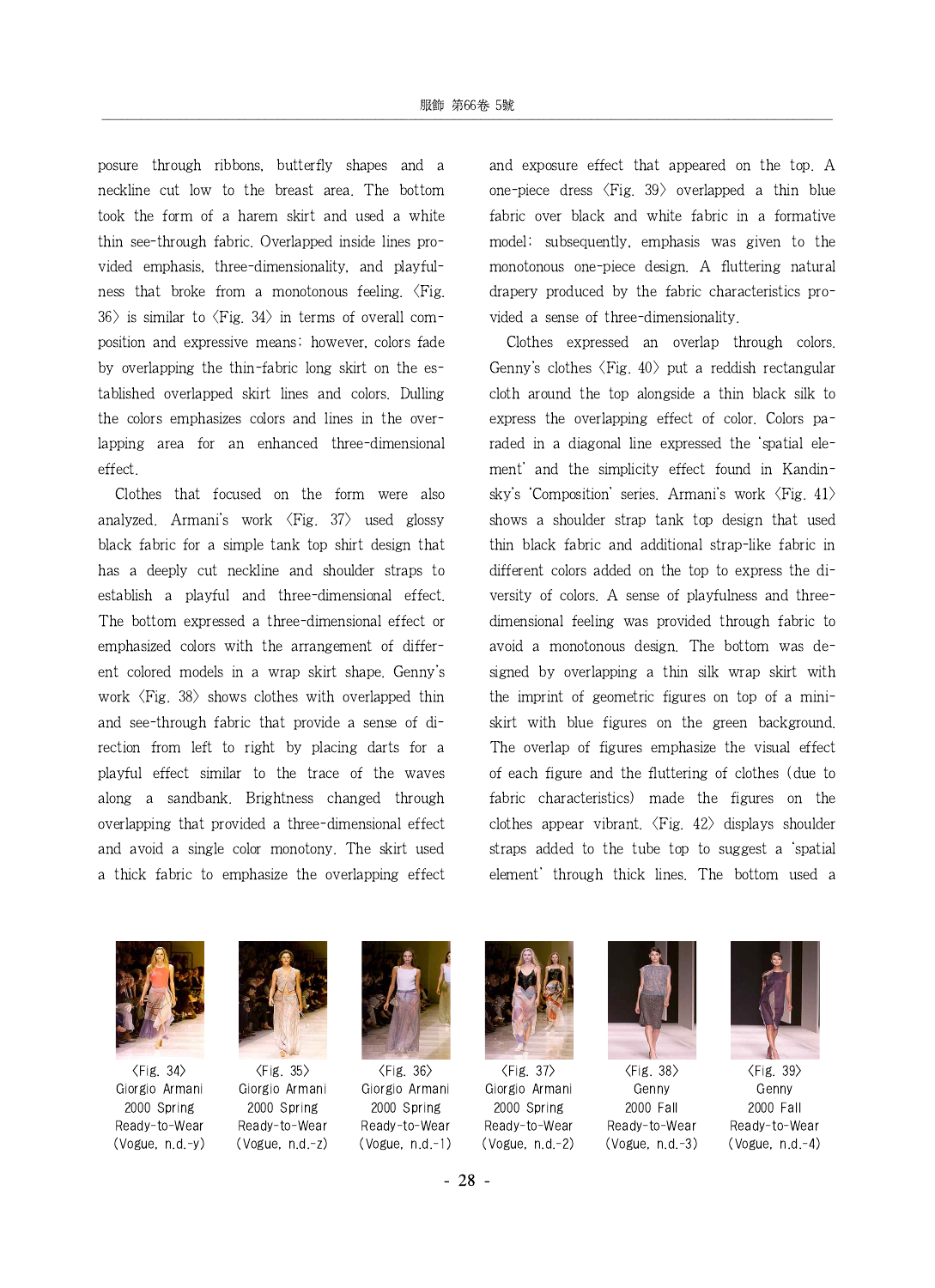

 $\langle$ Fig. 40 $\rangle$ Genny 2000 Fall Ready-to-Wear (Vogue, n.d.-5)



 $\langle$ Fig. 41 $\rangle$ Giorgio Armani 2000 Spring Ready-to-Wear (Vogue, n.d.-6)



 $\langle$ Fig. 42 $\rangle$ Giorgio Armani 2000 Spring Ready-to-Wear (Vogue, n.d.-7)



 $\langle$ Fig. 43 $\rangle$ Giorgio Armani 2000 Spring Ready-to-Wear (Vogue, n.d.-8)



 $\langle$ Fig. 44 $\rangle$ Giorgio Armani 2000 Spring Ready-to-Wear (Vogue, n.d.-9)



 $\langle$ Fig. 45 $\rangle$ Giorgio Armani 2000 Spring Ready-to-Wear (Vogue, n.d.-10)

thin fabric in the form of an open mini skirt placed on top of the wrap skirt that overlaps various colors to show differences in brightness and darkness. This emphasized playfulness and threedimensionality that appear in the overlap of colors on the original skirt.

Armani's work focused on fabric  $\langle$ Fig. 43 $\rangle$  for a simple and three-dimensional effect of designing the

shoulder-off shirt in various colors and striped patterns. Especially the white in the chest area emphasized a contrast to other chromatic colors. For the bottom, the spripe pattern is also applied and a thin and see-through fabric was overlapped in the form of a skirt on the top of the skirt to emphasize design with an erotic effect.  $\langle$ Fig. 44 $\rangle$  designed a blouse for the top and exposed shoulders and

#### <Table 4> Analysis of contemporary clothes expressing overlap

| Method of<br>Expressionism | Formative Characteristics                                                                                                                                                                                                                                                                               | Aesthetic<br>Effect                                          |
|----------------------------|---------------------------------------------------------------------------------------------------------------------------------------------------------------------------------------------------------------------------------------------------------------------------------------------------------|--------------------------------------------------------------|
| Line                       | Expressed direct overlap by printing the lines appearing in Kandinsky's paintings<br>Expressed a playful and emphasizing effect with highlighted lines and overlap of<br>lines<br>Eliminated dullness of clothes through overlapping with a three-dimensional and<br>dynamic feeling                    | Playfulness<br>$3-D$<br>Emphasis                             |
| Form                       | Emphasized a three-dimensionality by overlapping figures in different colors and<br>forms<br>Gave the effect of three-dimensionality, playfulness, and exposure through the<br>change of shading based on overlapping<br>Gave a sense of direction for clothes through the uniform shape of overlapping | Simplicity<br>$3-D$<br>Playfulness<br>Uniformity<br>Exposure |
| Color                      | Expressed various effects by mixing colors through overlap and varied shading<br>Unified the formative effect by varying the brightness and darkness of colors to<br>express three-dimensional and playful effects accordingly                                                                          | $3-D$<br>Playfulness<br>Simplicity<br>Emphasis<br>Uniformity |
| Fabric                     | Emphasized the effect of color, form, and line by overlapping fabric<br>Added lighting and moving effects by overlapping various fabric to give mobility                                                                                                                                                | $3-D$<br>Emphasis<br>Playfulness<br>Uniformity<br>Exposure   |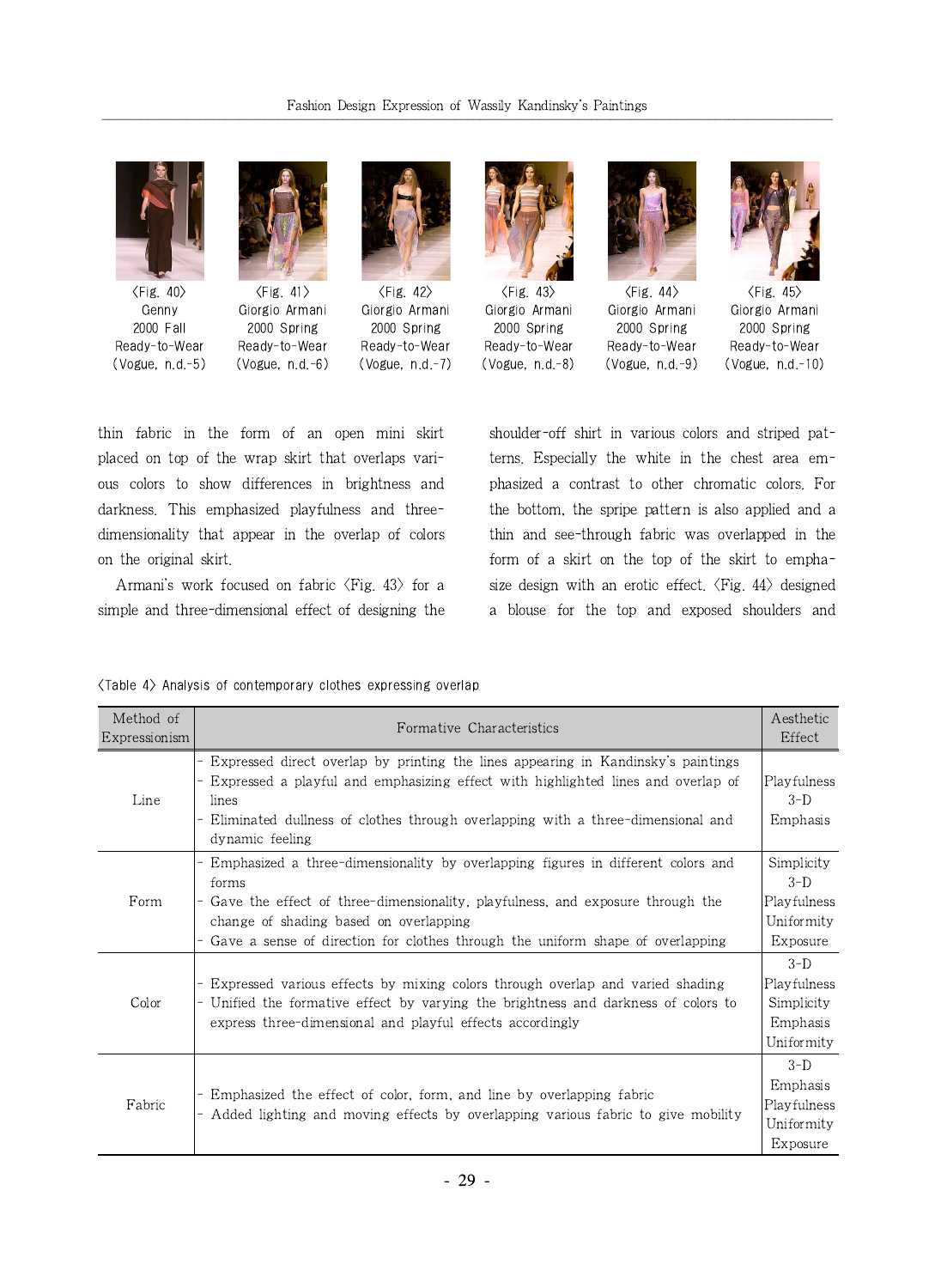arms along with geometric figures in various colors for a three-dimensional and playful effect. For the bottom, the apricot-colored skirt was added to the pants and another skirt made of spangled fabric added to make it glitter and maximize the expression of motion. Armani's work  $\langle$ Fig. 45 $\rangle$  overlapped the transformed blouse form made of a net-like see-through fabric on the blue tank top shirt. This emphasized the color of clothes and provided a playful effect alongside a three-dimensional feeling. Purple geometric figures were printed on pants to avoid monotony.

Clothes that manifested the overlap were summarized by method of expressionism, formative characteristics, and aesthetic effect <Table 4>.

## Ⅳ. Conclusion

Modern society is information-based. Countries quickly communicate and exchange ideas that motivate changes and developments for a variety of experiences. Individual emotions are more diversified and modern people attach more value to individual sensitivities with additional motivations to satisfy them.

Fashion is closely related to modern people and is continuously developing into a synesthetic design to satisfy sensibilities through various sensory stimulations beyond visual satisfactions that retain a close relationship to other cultures and arts.

Wassily Kandinsky was a representative artist who expressed music visualization (a synesthetic experience) in paintings. Kandinsky's works produce a synesthesia that has inspired many fashion designers and enabled the application and integration of concepts to fashion design motifs. This study selected and studied 158 clothes presented through Giorgio Armani's Collection S/S 2000 and Genny's Collection F/W 2000 to provide new insights into Kandinsky's paintings. Selected works were analyzed based on fashion design elements such as line, form, color, and fabric.

First, music visualization characteristics were extracted through an analysis of Wassily Kandinsky's works to examine music visualization in contemporary fashion. The analysis of Wassily Kandinsky's works that expressed music visualization (impression, improvisation, composition) divided music visualization characteristics into the spatial element, mobility, and overlap. Second, the analysis of the 'spatial element' in contemporary fashion showed that the 'spatial element' was commonly enabled through color contrast and discoloration with a clear aesthetic influence of simplicity and playfulness. The emphasis of line and three-dimensional effects were shown through overlapping lines and pleated with the effect of exposure expressed through semiotic forms and fabric characteristics. Third, the analysis of clothes that expressed mobility, showed that most clothes commonly expressed mobility through free color arrangements (or the contrast and shading of colors) with a playful effect. The effect of emphasis, uniformity, and exposure were shown through fabric characteristics (gloss and transformation), and the effect of simplicity; in addition, three-dimensionality and uniformity were expressed by adopting forms of geometric shapes (or arranging curves). Fourth, the analysis of clothes that manifest the overlap showed that the overlapping of colors and fabric appeared predominantly. The aesthetic effects of playfulness and exposure were shown through the emphasis of colors, shapes, and lines.

This study showed that music visualization characteristics that appear in contemporary fashion are the 'spatial element', mobility, and overlap that manifest the aesthetic effect of emphasis, uniformity, three-dimensionality, playfulness, exposure,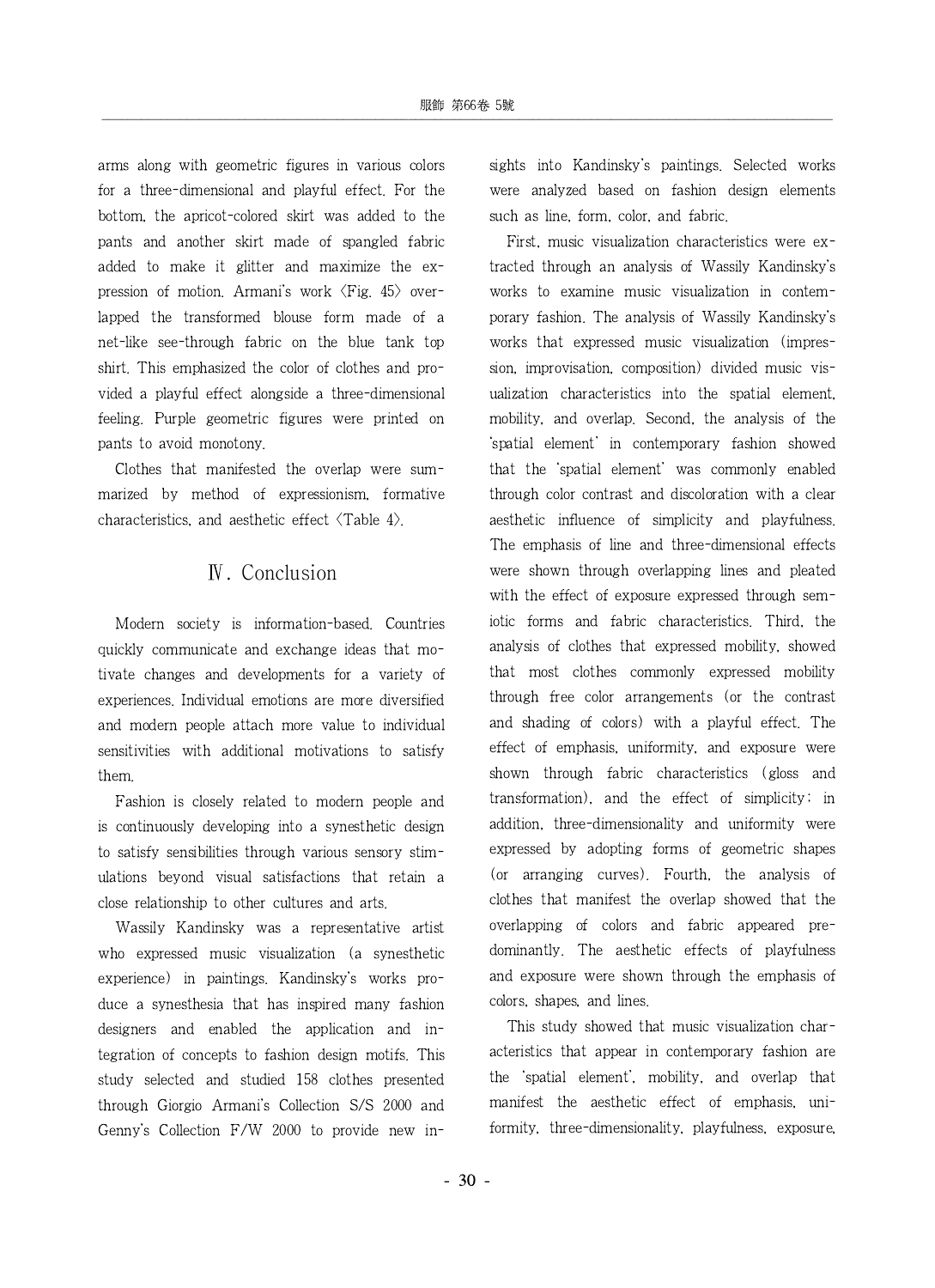and simplicity. We examined visualizing characteristics, expressive methods, and aesthetic effects of music manifested in modern fashion centered on paintings by Wassily Kandinsky. The results of this study represent basic data for future fashion design studies on music visualization. This study was limited to Wassily Kandinsky and the examination of fashion designs based on music visualization. The study area can be expanded to contemporary fashion that utilizes paintings by various abstract painters who also express music visualization. Studies on contemporary fashion that borrow from music visualization characteristics in other fields of culture and art will also be of interest.

### References

- Armand, L. (1999, September 28). Spring 2000 Ready-to -Wear Giorgio Armani. Vogue. Retrieved from htt p://www.vogue.com/fashion-shows/spring-2000-rea dy-to-wear/giorgio-armani#review
- Armand, L. (2000, February 22). Fall 2000 Ready-to-W ear Genny. Vogue. Retrieved from http://www.vo gue.com/fashion-shows/fall-2000-ready-to-wear/gen ny
- Baek, E. K. (2011). Research for Wassily Kandinsky Paintings Adopting Musical Expression (Unpublished master's thesis). Chonbuk National University, Chonbuk, Republic of Korea.
- Cho, H. A. (2012). A Study on Kandinsky's Thoughts of Art: On the Basis of Russian Icons and the Principle of Inner Necessity (Unpublished master's thesis). Dong-A University, Busan, Republic of Korea.
- Cho, N. Y. (2005). A Study on the Synesthetic Metaphor in Product Design (Unpublished master's thesis). Sookmyung Women's University, Seoul, Republic of Korea.
- Composition 9 (n.d.) Retrieved from http://www.wikiart. org/en/wassily-kandinsky/composition-ix-1936Giorgi o Armani 2000 Spring Ready-to-Wear (n.d.) Retri eved from http://www.vogue.com/fashion-shows/s pring-2000-ready-to-wear/giorgio-armani#collection
- Fugue in Two Colors (n.d.) Retrieved from http://ww w.wikiart.org/en/frantisek-kupka/replica-of-fugue-in -two-colors-amorpha-1912
- Genny 2000 Fall Ready-to-Wear (n.d.-e,f,g,n,p,u,w,3,4,5) Retrieved from http://www.vogue.com/fashion-sho

ws/fall-2000-ready-to-wear/genny#collection

- Giorgio Armani 2000 Spring Ready-to-Wear (n.d.-a,b,c,d, h,i,j,k,l,m,o,q,r,s,t,v,x,y,z,1,2,6,7,8,9,10) Retrieved from http://www.vogue.com/fashion-shows/spring-2000 ready-to-wear/giorgio-armani#collection
- Impression 3 (n.d.) Retrieved from http://www.wikiart.o rg/en/wassily-kandinsky/impression-iii-concert-1911
- Improvisation 19 (n.d.) Retrieved from http://www.wiki art.org/en/wassily-kandinsky/improvisation-19-1911
- Jung, A. R. (2002). A study of fashion design based on musical sensitivities: Centered on synesthetic interpretation about Jazz (Unpublished master's thesis). Ewha Womans University, Seoul, Republic of Korea.
- Jung, E. Y. (2010). A study on the formative characteristics of funologic design in modern fashion (Unpublished master's thesis). Hong-ik University, Seoul, Republic of Korea.
- Jung, J. Y. (2002). The study of musical elements of contemporary art (Unpublished master's thesis). Silla University, Busan, Republic of Korea.
- Kandinsky, W. (2007). Uber das Geistige in der Kunst (P. Y. Kwon, Trans.). Seoul, Republic of South Korea.: Youlhwadang. (Original work published 1973)
- Kim, H. S. (2007). A study on the characteristics of art from of Wassily Kandinsky's painting (Unpublished master's thesis). Hongik University, Seoul, Republic of Korea.
- Kim, J. Y. & Cho, K. H. (2005). A Study on the 3-D Surface Effects of Fashion Design. Journal of Fashion Business, 9(1), pp. 1-20.
- Kim, J. Y. (2012). A study on the Idea of textile pattern design through the expression of visualizations in music (Unpublished master's thesis). Chung-Ang University, Seoul, Republic of Korea.
- Kim, K. W. (2007). Abstract art of Kandinsky and Klee. Seoul, Republic of Korea. Misulmunhwa.
- Kim, M. J. (2013). Aesthetics in Dress/New perspectives on Fashion & Fashion Thinking. Seoul, Republic of Korea.: Gyomunsa.
- Kim, S. K. (2007). Aesthetic characteristics of overlapping effect in modern fashion (Unpublished master's thesis). Kookmin University, Seoul, Republic of Korea.
- Kim, S. S. (2013). A study on fashion design by the visualization of music: Focused on the Wassily Kandinsky paintings (Unpublished master's thesis). Chung-Ang University, Seoul, Republic of Korea.
- Lee, H. A. (2003). A Study of fashion design based on visualization of music: Centered on expressing cosmos image by synesthetic interpretation about Punk Rock (Unpublished master's thesis). Ewha Womans University, Seoul, Republic of Korea.
- Lee, I. S. (2008). A Study on Dress Design through the Visualization of Haegum Sanjo's Melody: Focused